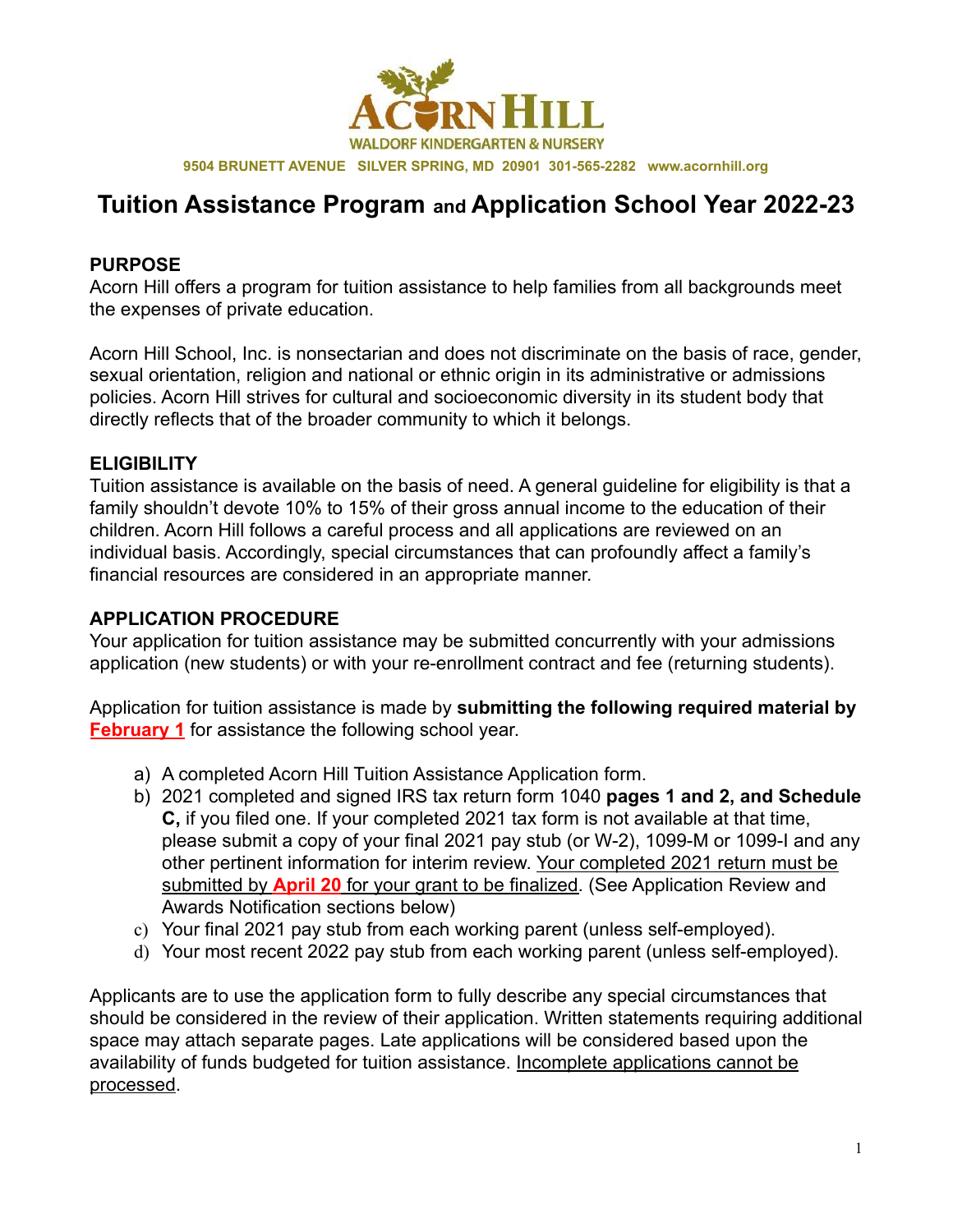

# **Tuition Assistance Program and Application School Year 2022-23**

#### **APPLICATION REVIEW**

The Tuition Assistance Committee ensures all requisite documentation has been provided and will call to let you know if information is missing, or for clarification. Incomplete applications cannot be processed.

The committee evaluates the means and needs of families requesting tuition assistance and provides assistance accordingly. The committee bases its assessments on the financial information provided in the application and any other information the Tuition Assistance Committee determines to be necessary and gathers by interview or otherwise. Tuition assistance is awarded based on assessed financial need, the child or children attending Acorn Hill and their respective programs, and the total tuition assistance budget for the up-coming year.

If final tax returns were not submitted with the application, an interim review and a provisional award will be made. If the completed return is received by **April 20,** a final review will be made, and the award finalized. The final award may differ from the provisional award based on the completed tax return.

If you fail to submit your completed tax return required to finalize your grant by the **April 20** deadline, your application will be suspended and your provisional grant will be forfeited. You may reinstate your application at any time by submitting your final tax return but your application will be treated as a late submission and the application process will begin anew.

### **AWARDS**

There is a limited amount of financial assistance to be granted. The Tuition Assistance Committee strives to award these funds with overall needs of the community in mind. Awards of tuition assistance generally range between 5% and 50% of a family's total tuition cost. All grants are made at the sole discretion of Acorn Hill's Tuition Assistance Committee and the Board of Directors.

Awards are made for a period of up to one academic year and are subject to adjustments for changes to your enrollment in Acorn Hill programs. Awards are credited monthly on your tuition statement. Those seeking assistance for more than one academic year must reapply. Receipt of tuition assistance does not guarantee that assistance will be available in the following year. A family may apply for tuition assistance each year they participate in the educational programs of Acorn Hill.

Tuition assistance will not be available or applied until any outstanding balance with the school has been paid, or arrangements for payment have been made.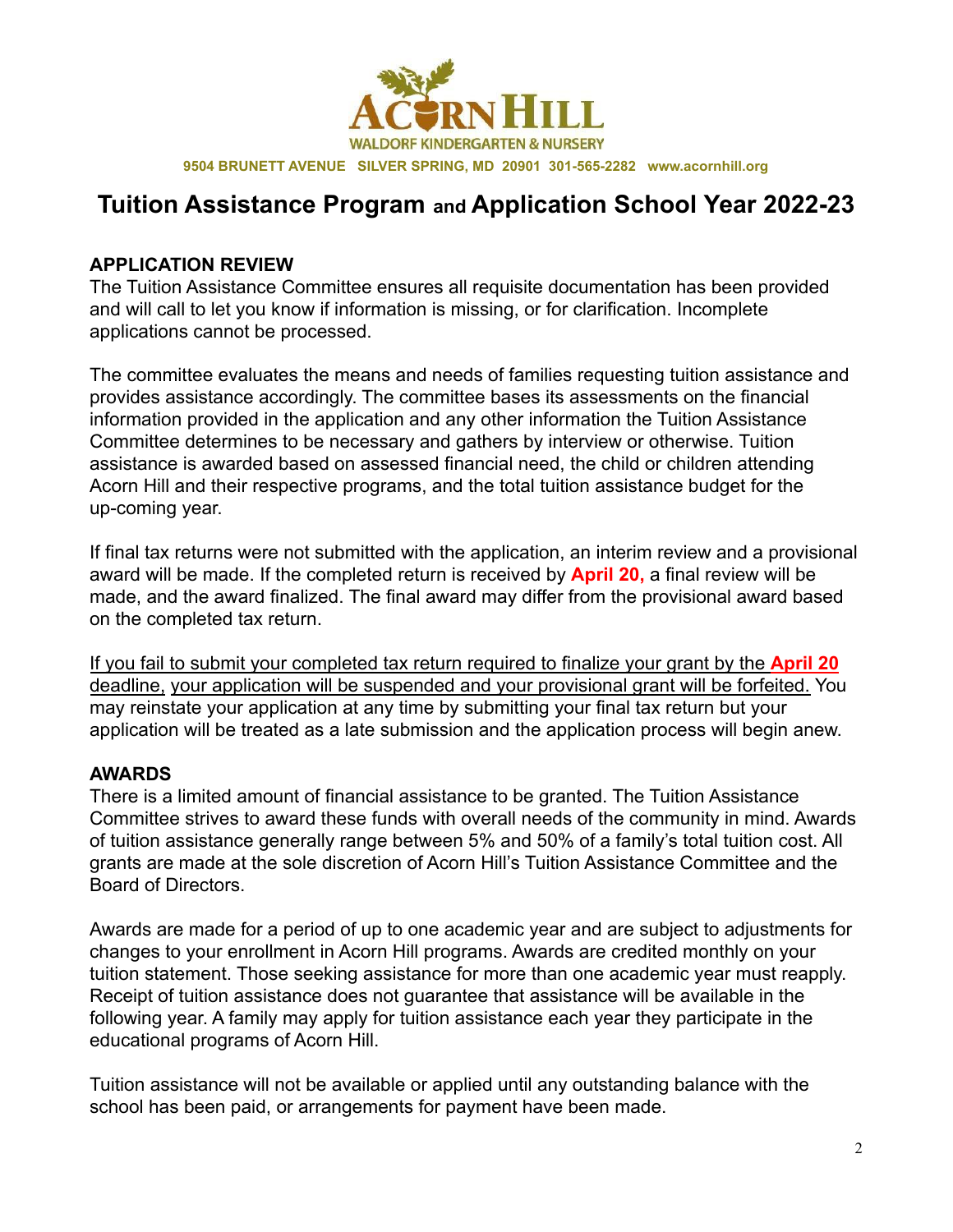

# **Tuition Assistance Program and Application School Year 2022-23**

#### **AWARD ACCEPTANCE**

#### **You will be notified of your tuition assistance amount along with your acceptance letter in early March.**

For returning families: To complete the enrollment and tuition assistance process, Acorn Hill requires your first monthly tuition payment less the monthly grant amount by May 1. The billing you receive in late April will reflect the net amount due. Your payment will ensure enrollment for your child and acceptance of the award.

For new families: Your first tuition installment is due with your contract by April 1 before financial assistance can be awarded. Therefore, any financial assistance awarded will be applied retroactively with the May 1 installment.

Since we want to accommodate children on the waitlist or families with late assistance applications, we encourage you to make your May payment on a timely basis or contact us if you will not be enrolling. After May 10th, your financial assistance may be offered to the next person on the waitlist.

#### **LATE SUBMISSIONS**

Any applications, including all required documentation, received after the due date(s) will be handled on a first come, first serve basis.

#### **EMERGENCY ASSISTANCE or OTHER CHANGES IN FINANCIAL POSITION**

Requests for emergency tuition assistance are welcome at any time. If additional assistance is needed, please send a letter of request to the Tuition Assistance Committee. If new assistance is needed, please submit an application including details of your circumstances to the Tuition Assistance Committee, following the procedures outlined in this handbook.

#### **CONFIDENTIALITY**

Tuition assistance is confidential. The Tuition Assistance Committee and its applicant families must hold all information about tuition assistance in strict confidence.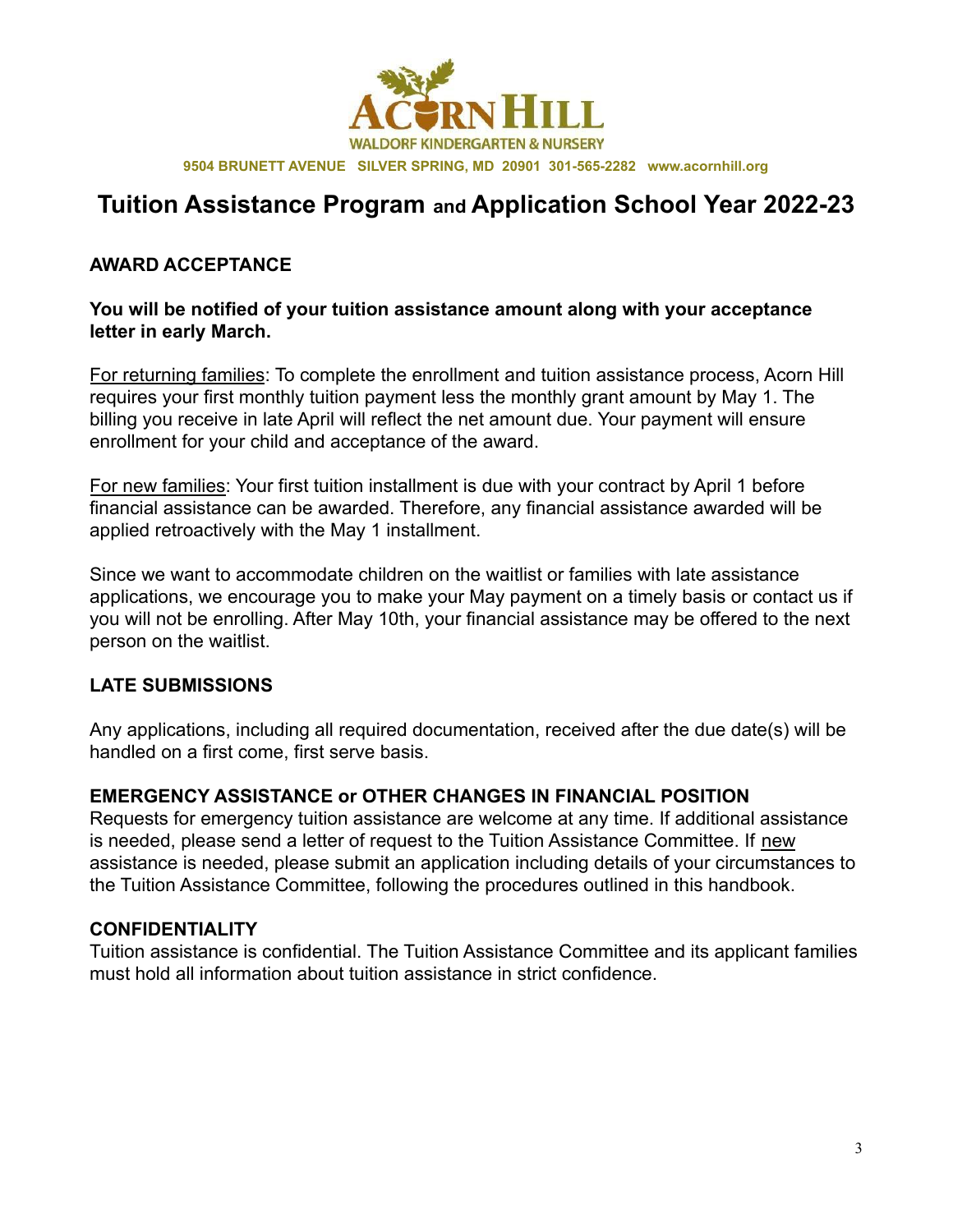## **Acorn Hill Waldorf Kindergarten & Nursery**

**9504 Brunett Ave ∙ Silver Spring, MD 20901 ∙ phone 301-565-2282 ∙ fax 301-565-8878**

# **Tuition Assistance Application School Year 2022-23**

*Please be sure to provide all the information and supporting materials requested here. Incomplete applications will not be processed. This form is due February 1.*

| <b>Parent 1 Information</b>                                                                                                                                                                                                                                                                                                                                 |                                          | <b>Parent 2 Information</b>                                                                                                                                                                                                          |                                                                                                                                                                                                                                                                                    |  |
|-------------------------------------------------------------------------------------------------------------------------------------------------------------------------------------------------------------------------------------------------------------------------------------------------------------------------------------------------------------|------------------------------------------|--------------------------------------------------------------------------------------------------------------------------------------------------------------------------------------------------------------------------------------|------------------------------------------------------------------------------------------------------------------------------------------------------------------------------------------------------------------------------------------------------------------------------------|--|
| Name:                                                                                                                                                                                                                                                                                                                                                       |                                          |                                                                                                                                                                                                                                      |                                                                                                                                                                                                                                                                                    |  |
|                                                                                                                                                                                                                                                                                                                                                             |                                          | Address: street address                                                                                                                                                                                                              |                                                                                                                                                                                                                                                                                    |  |
| city, state, zipcode                                                                                                                                                                                                                                                                                                                                        |                                          |                                                                                                                                                                                                                                      | city, state, zipcode                                                                                                                                                                                                                                                               |  |
|                                                                                                                                                                                                                                                                                                                                                             |                                          |                                                                                                                                                                                                                                      |                                                                                                                                                                                                                                                                                    |  |
|                                                                                                                                                                                                                                                                                                                                                             |                                          |                                                                                                                                                                                                                                      |                                                                                                                                                                                                                                                                                    |  |
| $\Box$ Check here if self-employed                                                                                                                                                                                                                                                                                                                          |                                          | $\Box$ Check here if self-employed                                                                                                                                                                                                   |                                                                                                                                                                                                                                                                                    |  |
| <b>First Name(s)</b><br>of child(ren) to be enrolled:                                                                                                                                                                                                                                                                                                       | <b>Class</b><br>(5 Half Day or Full Day) |                                                                                                                                                                                                                                      | <b>Annual Tuition</b>                                                                                                                                                                                                                                                              |  |
|                                                                                                                                                                                                                                                                                                                                                             |                                          | <u> 1999 - Johann John Harry Harry Harry Harry Harry Harry Harry Harry Harry Harry Harry Harry Harry Harry Harry Harry Harry Harry Harry Harry Harry Harry Harry Harry Harry Harry Harry Harry Harry Harry Harry Harry Harry Har</u> | the control of the control of the control of the control of the control of                                                                                                                                                                                                         |  |
| 2.                                                                                                                                                                                                                                                                                                                                                          |                                          | <u> 1990 - Johann Stoff, amerikansk politiker (</u>                                                                                                                                                                                  |                                                                                                                                                                                                                                                                                    |  |
|                                                                                                                                                                                                                                                                                                                                                             |                                          | <b>Total Acorn Hill Tuition</b>                                                                                                                                                                                                      |                                                                                                                                                                                                                                                                                    |  |
| A.                                                                                                                                                                                                                                                                                                                                                          |                                          |                                                                                                                                                                                                                                      | How many people live in your home? Number of dependents: Ages                                                                                                                                                                                                                      |  |
| В.                                                                                                                                                                                                                                                                                                                                                          |                                          |                                                                                                                                                                                                                                      | Are the child(ren)'s parents separated or divorced? ________ If yes, please combine financial<br>information and indicate the intended financial arrangements in the question area below.                                                                                          |  |
| C.<br>Yearly Income                                                                                                                                                                                                                                                                                                                                         |                                          |                                                                                                                                                                                                                                      | 1. What was your total family income during 2021 (Jan-Dec)? ____________________<br>2. What is your expected total family income during the upcoming school year?<br>i. Please use the space provided on the next page to describe the difference in the two years.                |  |
|                                                                                                                                                                                                                                                                                                                                                             |                                          |                                                                                                                                                                                                                                      | 3. Are there extended family members (grands, parents, etc.) that provide some financial support to<br>the household or to pay the tuition? If so, how much per year?                                                                                                              |  |
| Please submit the following items by February 1:<br>D.<br>1. A completed Acorn Hill Tuition Assistance Application form and checklist.<br>submitted by April 20 for your grant to be finalized.<br>Final 2021 pay stub from each working parent (unless self-employed).<br>4.<br>5. Recent (2021) pay stub from each working parent (unless self-employed). |                                          |                                                                                                                                                                                                                                      | 2. 2021 completed IRS tax return form 1040 pages 1 & 2 and, if you filed one, Schedule C.<br>3. If your completed 2021 tax form is not available, submit a copy of your W-2 and any other<br>pertinent information (1099's) for interim review. Your completed 2021 return must be |  |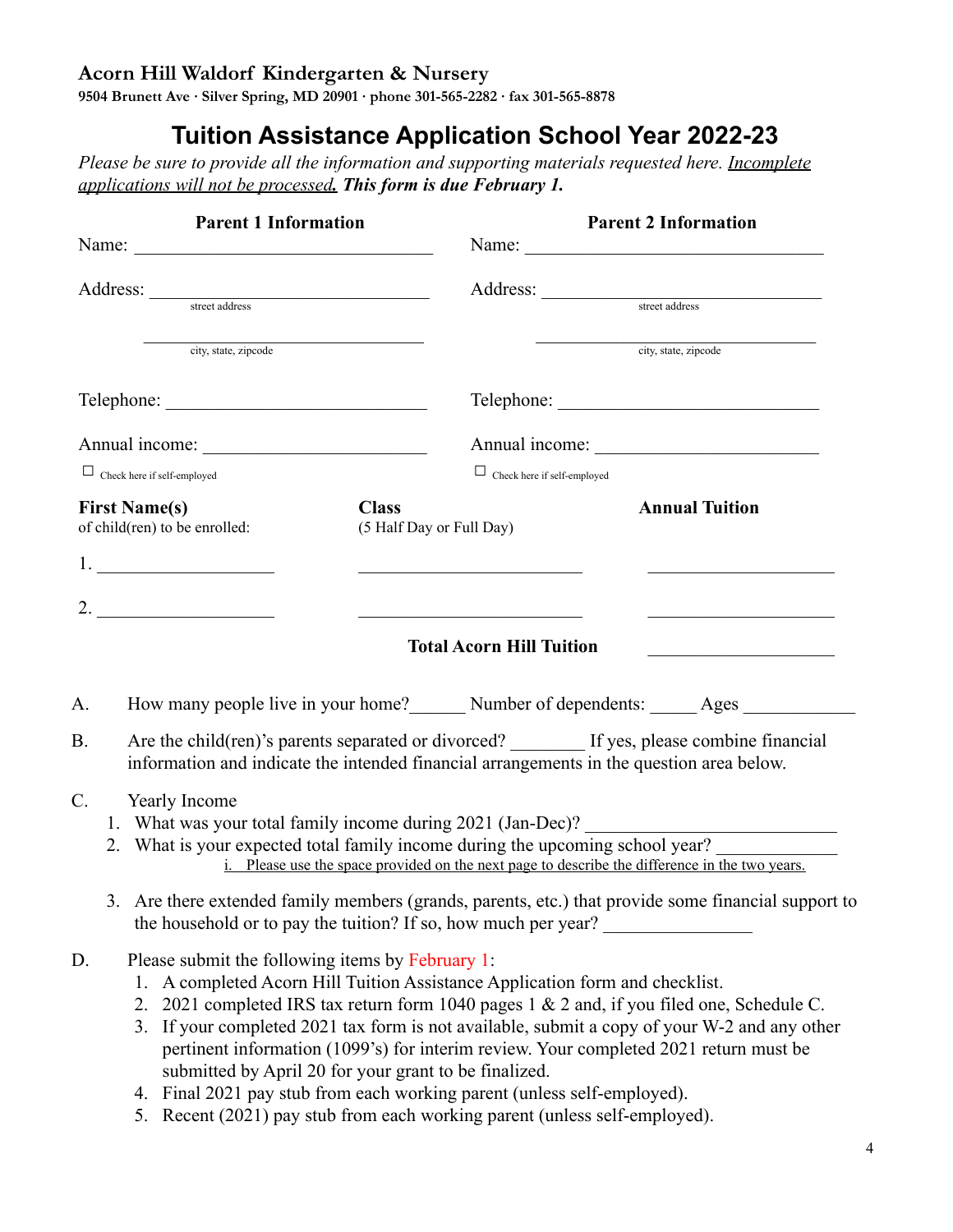### **Acorn Hill Waldorf Kindergarten & Nursery**

**9504 Brunett Ave ∙ Silver Spring, MD 20901 ∙ phone 301-565-2282 ∙ fax 301-565-8878**

# **Tuition Assistance Application School Year 2022-23**

**Current Family Financial Information** (Parents maintaining separate households, please combine information)

| Items                                | Type and/or        | <b>Value</b>         | <b>Amount Owed</b> | <b>Monthly</b> |
|--------------------------------------|--------------------|----------------------|--------------------|----------------|
|                                      | <b>Explanation</b> | (Estimate if needed) | (if applicable)    | <b>Amount</b>  |
| Savings (incl c                      |                    |                      |                    |                |
| Retirement                           |                    |                      |                    |                |
| Investments (stocks etc.)            |                    |                      |                    |                |
| Home (mortgage or rent)              |                    |                      |                    |                |
| Other Real Estate                    |                    |                      |                    |                |
| Auto 1                               |                    |                      |                    |                |
| Auto 2                               |                    |                      |                    |                |
| <b>Other Property</b>                |                    |                      |                    |                |
| <b>Student Loans</b>                 |                    |                      |                    |                |
| Other Loans                          |                    |                      |                    |                |
| Credit Cards                         |                    |                      |                    |                |
| <b>Utilities</b>                     |                    |                      |                    |                |
| Household Expenses                   |                    |                      |                    |                |
| Insurance                            |                    |                      |                    |                |
| <b>Unreimbursed Medical</b>          |                    |                      |                    |                |
| Day Care/Nanny                       |                    |                      |                    |                |
| Other tuitions                       |                    |                      |                    |                |
| Other                                |                    |                      |                    |                |
| <b>TOTAL MONTHLY EXPENSES/Outlay</b> |                    |                      |                    |                |

#### **Questions regarding Financial Need:** (Please attach an additional sheet if needed.)

Describe any significant circumstances or difference in expected **expenses** for the coming year (e.g., expecting a new baby, long-term disability or illness, parent(s) attending school, large expenses or debt payments, separation/divorce or other factors.)

Describe any significant circumstances or difference in expected **income** for the coming year (e.g., job status, tuition help from relatives, gifts, child support, or tax-exempt income not on your tax return.)

Please help round out our picture by providing any **additional information** you feel is pertinent to your application for tuition assistance including financial arrangements for divorced or separated parents.

I/We certify the above information is correct and complete to the best of my/our knowledge, and that I/we will inform the Tuition Assistance Committee if there is a significant change in my/our financial condition during the applicable school year.

| Signature of parent 1 | date | Signature of parent 2 | date |
|-----------------------|------|-----------------------|------|
| Occupation            |      | Occupation            |      |